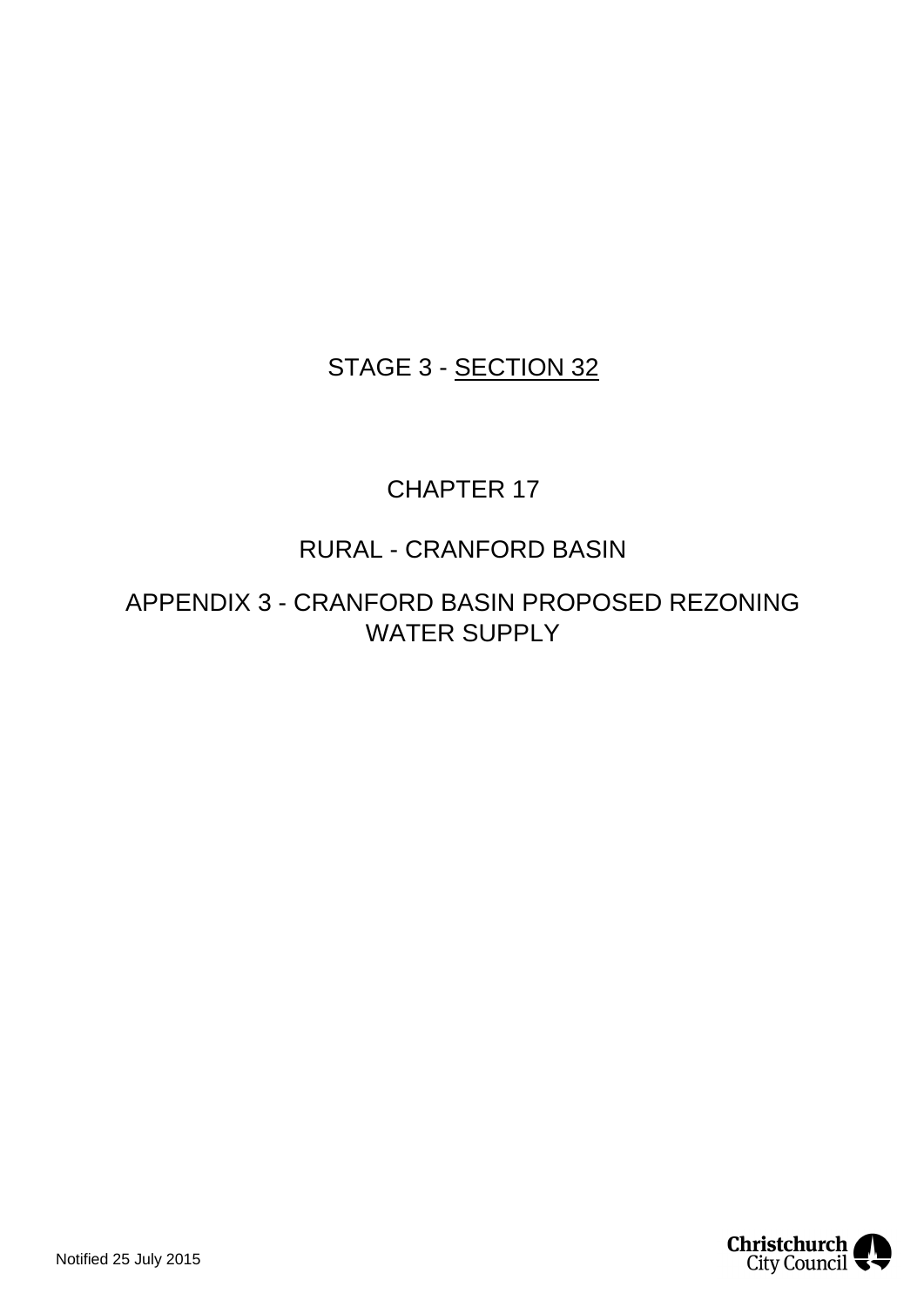

**Opus International Consultants Ltd**  Christchurch Environmental Office 20 Moorhouse Avenue PO Box 1482, Christchurch Mail Centre, Christchurch 8140 New Zealand

t:  $+6433635400$ f:  $+6433657858$ w: www.opus.co.nz

| To             | <b>Bridget O'Brien</b>          |
|----------------|---------------------------------|
| <b>COPY</b>    | Liam Foster                     |
| <b>FROM</b>    | Jeff McLean                     |
| <b>DATE</b>    | 7 April 2015                    |
| <b>FILE</b>    | 3-cw821.00/125CE                |
| <b>SUBJECT</b> | <b>Cranford Basin Re-zoning</b> |
|                |                                 |

# **1 Introduction**

Opus International Consultants was commissioned by Christchurch City Council (CCC) to assess submissions received by CCC requesting rezoning of properties in the Cranford Basin from Rural 3 to Residential Suburban (RS) under the District Plan Review. There were 3 areas of assessment based on the submissions received (refer Table 2). Each of these submissions have been assessed for the potential impact to the wastewater and water network.

This memo will specifically address the impact to the water network.

The data supplied by Christchurch City Council (CCC) for use during the assessment includes:

- An emailed list of submissions, including submission number.
- Link to the Proposed District Plan, including Planning Maps and all submissions.
- Zone Name Conversion table for City Plan Zones, Phase 2 (Sept 2014)
- CCC *Infrastructure Design Guidelines (IDS), Part 7: Water Supply, v2.2* (Jan 2014). Chart 1 was used to determine the peak living zone design flow.

## **2 Submissions**

CCC has received the following plan change submissions from individuals or collectives, as indicated in table 1 and figure 1:

| <b>Submitter</b>                                                        | <b>Submission</b><br>No. | <b>Notified</b><br>Zone | <b>Requested</b><br>Zone |
|-------------------------------------------------------------------------|--------------------------|-------------------------|--------------------------|
| <b>Grassmere Street Residents Group</b><br>and Grant Road Holdings      | 646                      | Rural 3                 | RS                       |
| Gavin Frederick Case, Margaret Mary<br>Case, Michael Gavin Maurice Case | 957                      | Rural 3                 | RS                       |
| Roger and Lynn Crozier                                                  | 324                      | Rural 3                 | RS                       |

**Table 1: Submissions Requesting District Plan Review** 

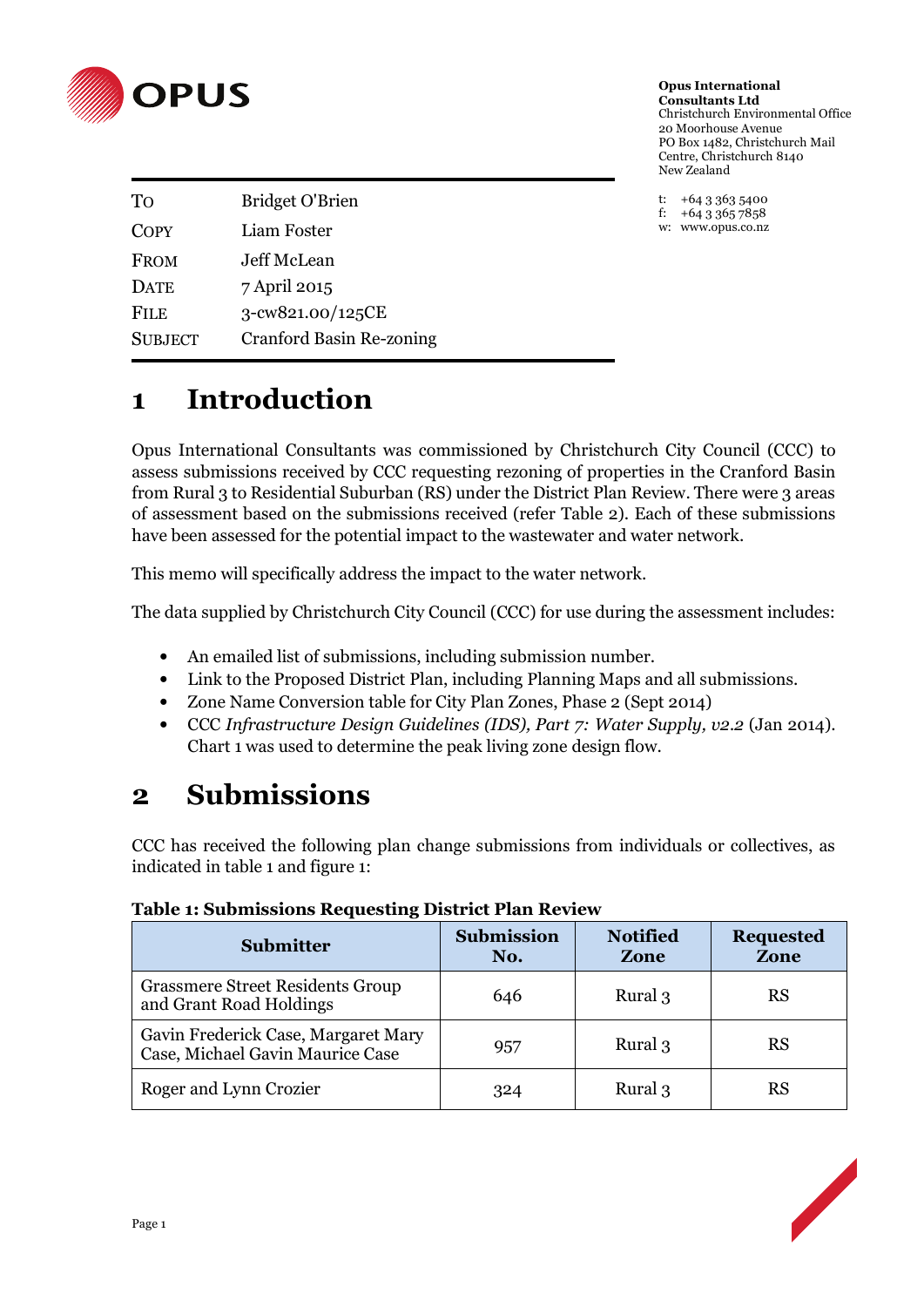

**Figure 1: Properties requesting district plan zone change from Rural 3 to Residential Suburban**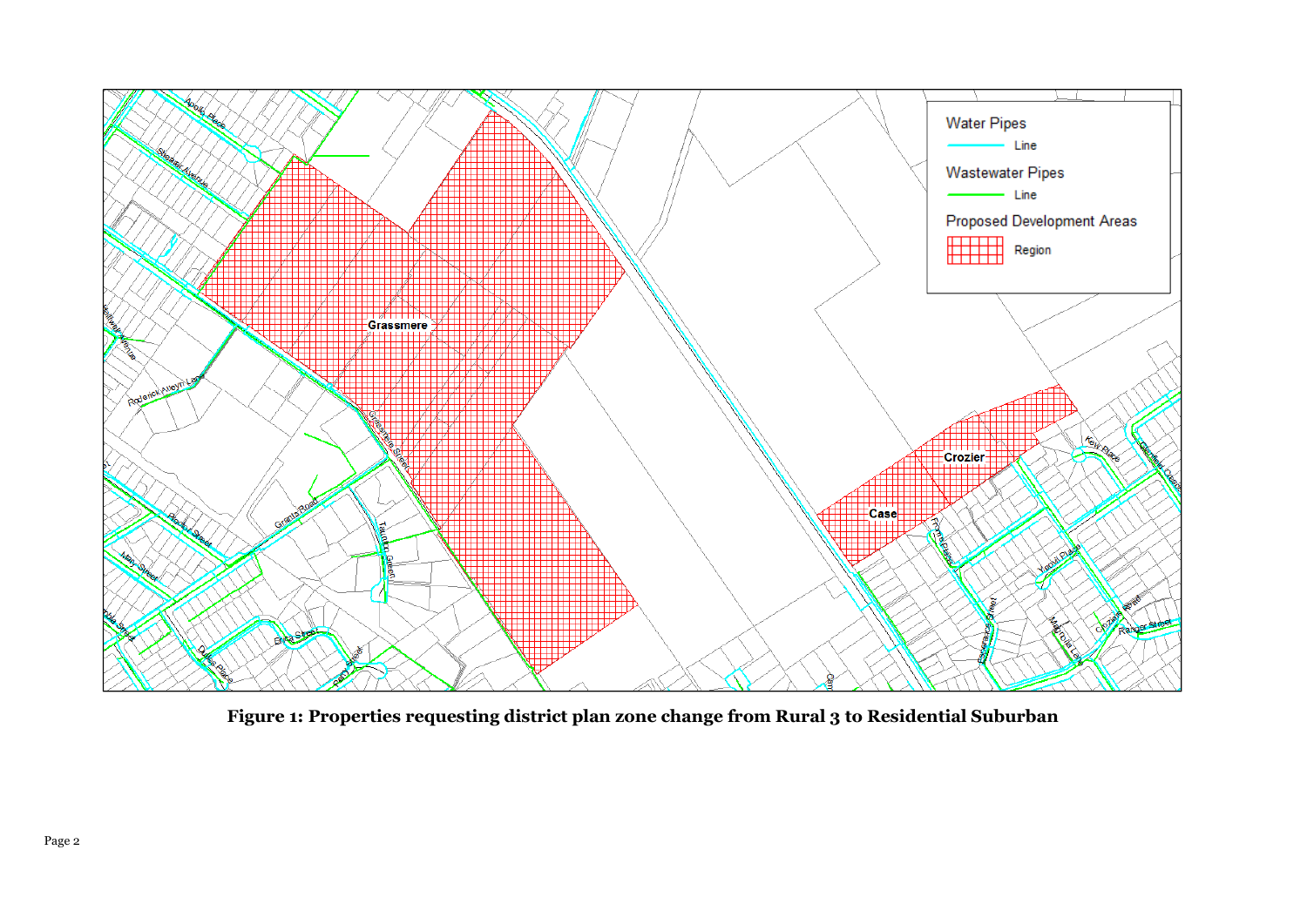# **3 Assessment Approach**

In order to assess the impact of the proposed submissions on the water network, the following methodology was undertaken:

- 1. Each submission was reviewed to detail the exact area of concern and to confirm what the submission was seeking.
- 2. Using the Zone Name Conversion table supplied by CCC, the Operative District Plan zoning, the Proposed District Plan zoning (Notified zone) and the zoning sought by the submission was confirmed.
- 3. The Case and Crozier submissions include indicative subdivision plans and the proposed number of new properties have been taken directly from the submissions.
- 4. The Grassmere Street Residents Group and Grant Road Holdings submission does not include an indicative subdivision plan. CCC have requested that the site be assessed for the following development:
	- $\geq$  200 households (assuming a similar housing density to the Residential Suburban Peat Constraint Zone or L1B in the Operative Plan)
	- $\geq$  750 households (assuming a similar housing density to the Residential Suburban Zone or L1 in the Operative Plan)
	- $\geq$  1500 households (assuming a similar housing density to the Residential Medium Density Zone or L3 in the Operative Plan)
- 5. The indicative property totals were used to determine the IDS peak design flow rate for each site.
- 6. A peaking factor was applied to the IDS peak design flow rate to determine the average peak day flow.
- 7. The property totals and average peak day flow were input into the Christchurch rezoning model with the Christchurch ADPW demand profile applied.
- 8. The three development sites have been modelled inclusively for the following scenarios shown in table 2.

| <b>Scenario</b> | <b>No New Properties</b><br>at Grassmere/<br><b>Cranford Street</b><br><b>Site</b> | <b>No New Properties</b><br>at Case Site | <b>No New Properties</b><br>at Crozier Site |
|-----------------|------------------------------------------------------------------------------------|------------------------------------------|---------------------------------------------|
|                 | 200                                                                                |                                          | 30                                          |
|                 | 750                                                                                |                                          | 30                                          |
|                 | 1500                                                                               |                                          | 30                                          |

#### **Table 2: Model Scenarios**

# **4 Assumptions**

We have made the following assumptions during this investigation:

- 1. The Averill pump station will be rebuilt with similar or improved pumping capacity as pre-earthquake.
- 2. IDS design peak flow rates are inclusive of leakage.

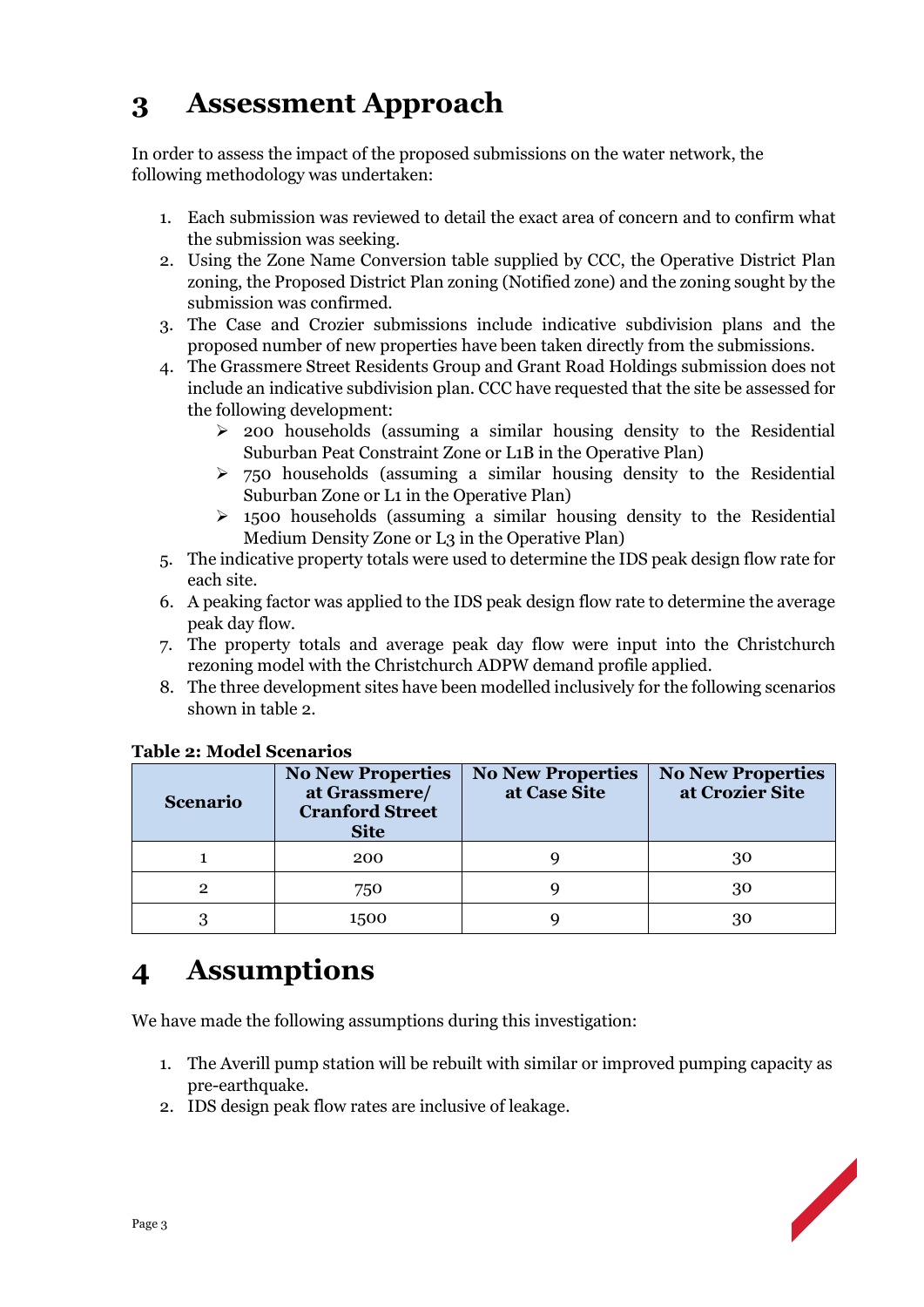3. The proposed rezoning of the Christchurch water supply is carried out, which will place the developments in the future Saint Albans water supply zone.

## **5 Results and Analysis**

### **5.1 Water Balance Analysis**

Any new development in the Cranford Basin will be supplied from the Saint Albans water supply zone after rezoning of the Christchurch water supply is carried out.

The water balance assessment, undertaken during the detailed design phase of the water supply rezoning project, identified peak hour demand currently exceeds normal pumping capacity for the Saint Albans water supply zone:

Normal operating capacity =  $3,067 \text{ m}^3/\text{hr}$ Peak hour demand =  $3,167 \text{ m}^3/\text{hr}$ **Current operational deficit = 100 m³/hr** 

The deficit of available capacity in the area near the Cranford Basin means currently pumps operate at flows above their normal operating ranges during peak demand. The pump operation results in substantial pressure drops in the zone. The lack of local pumping capacity will continue to be an issue with the proposed rezoning to create the Saint Albans water supply zone.

Any additional development in the Cranford Basin will increase the deficit and reduce system performance in the Saint Albans water supply zone. Table 3 indicates the number of properties and the peak flows rates estimated from IDS for the proposed development sites:

| <b>Site</b>                              | <b>No of Properties</b> | <b>IDS Peak Design</b><br><b>Flow</b><br>$(m_3/hr)$ |
|------------------------------------------|-------------------------|-----------------------------------------------------|
| Grassmere / Cranford Street – Scenario 1 | 200                     | 126                                                 |
| Grassmere / Cranford Street – Scenario 2 | 750                     | 432                                                 |
| Grassmere / Cranford Street – Scenario 3 | 1500                    | 540                                                 |
| Case                                     | 9                       | 12                                                  |
| Crozier                                  | 30                      | 29                                                  |

**Table 3: Design Flow Rates for Proposed Development Sites** 

Based on the water balance exercise, up to four additional pumps with  $180 \text{ m}^3/\text{hr}$  pumping capacity will be required to meet peak hour demand for the existing situation plus developed sites.

### **5.2 Network Capacity in Cranford Basin Area**

A network limitation near the Grassmere pump station was identified as part of the rezoning project. Most pump stations in Christchurch are connected with DN300 pipes, or at least DN200 pipes, which allows flows to be moved between pump stations as needed. The Grassmere pump station pumps into smaller mains on Main North Road, and then linking

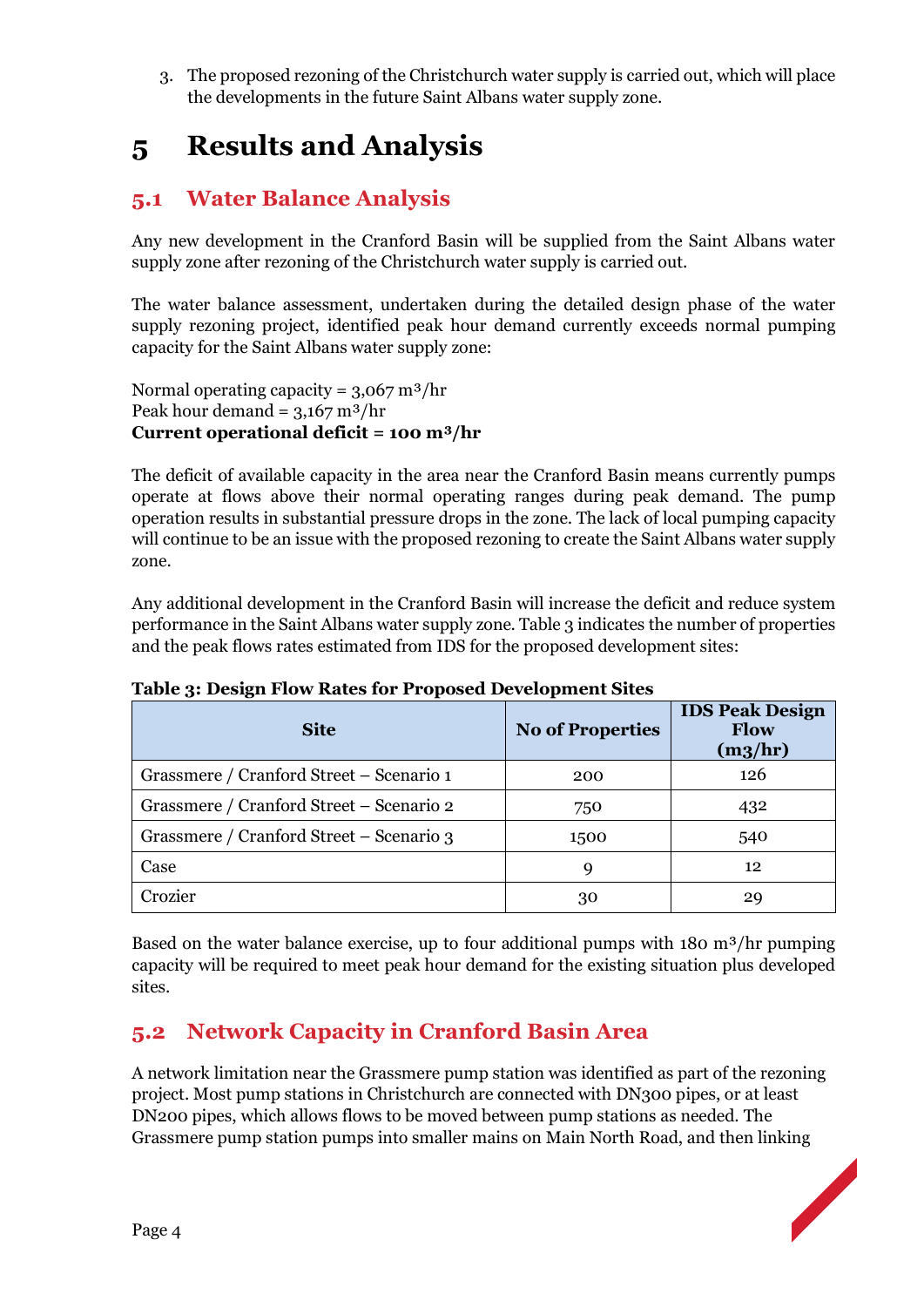

into DN200 pipes to link to other nearby pump stations. Figure 2 shows the DN200 and above pipes in the vicinity of the Grassmere pump station.

**Figure 2: DN200 and Larger Pipes near Grassmere Pump Station** 

The network limitation around Grassmere pump station may result in more significant issues for the proposed development than the water balance analysis would indicate.

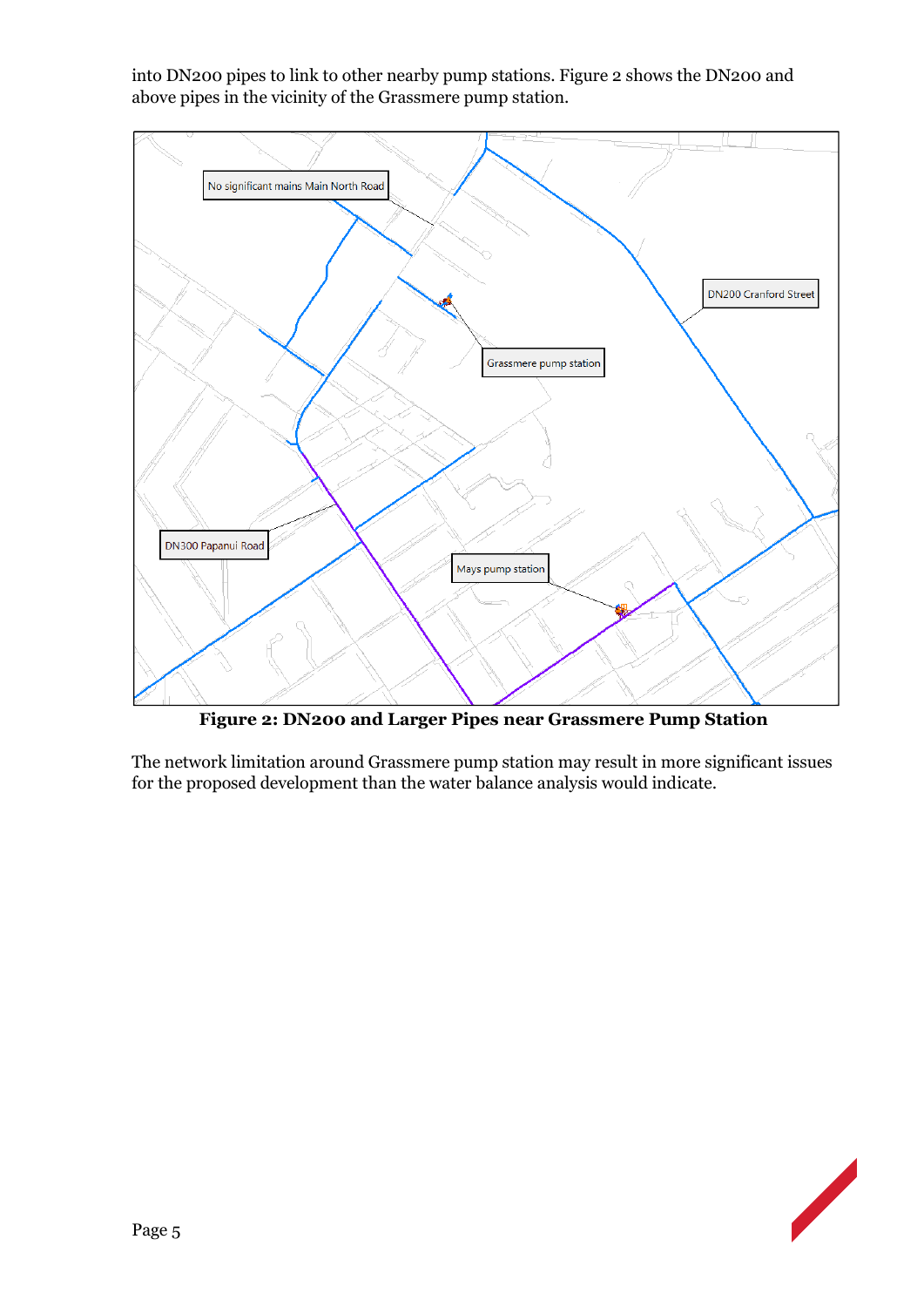#### **5.3 Model Results – Scenario 1**

Development scenario 1 involves 200 properties in the Grassmere Street / Cranford Street area, along with development of the Crozier and Case areas.

Development scenario 1 causes water pressures in the north eastern section of the Saint Albans water supply zone to fall below the level of service of 300 kPa for minimum residual pressure during peak demand if there are no upgrades installed.

Two options were considered to resolve the water pressure issues. There is spare well capacity at the Mays Road pumping station, and an additional pump was modelled at this site. A new pump at Mays Road improved water pressures but not enough to meet the LOS.

The second solution was to include a new pumping station with one 180 m<sup>3</sup>/hr pump near the Case property, and this provided adequate LOS for the new developments and existing properties in the area. The upgrade identified for scenario 1 is shown in Figure 3.



**Figure 3: Upgrades Identified for Scenario 1** 

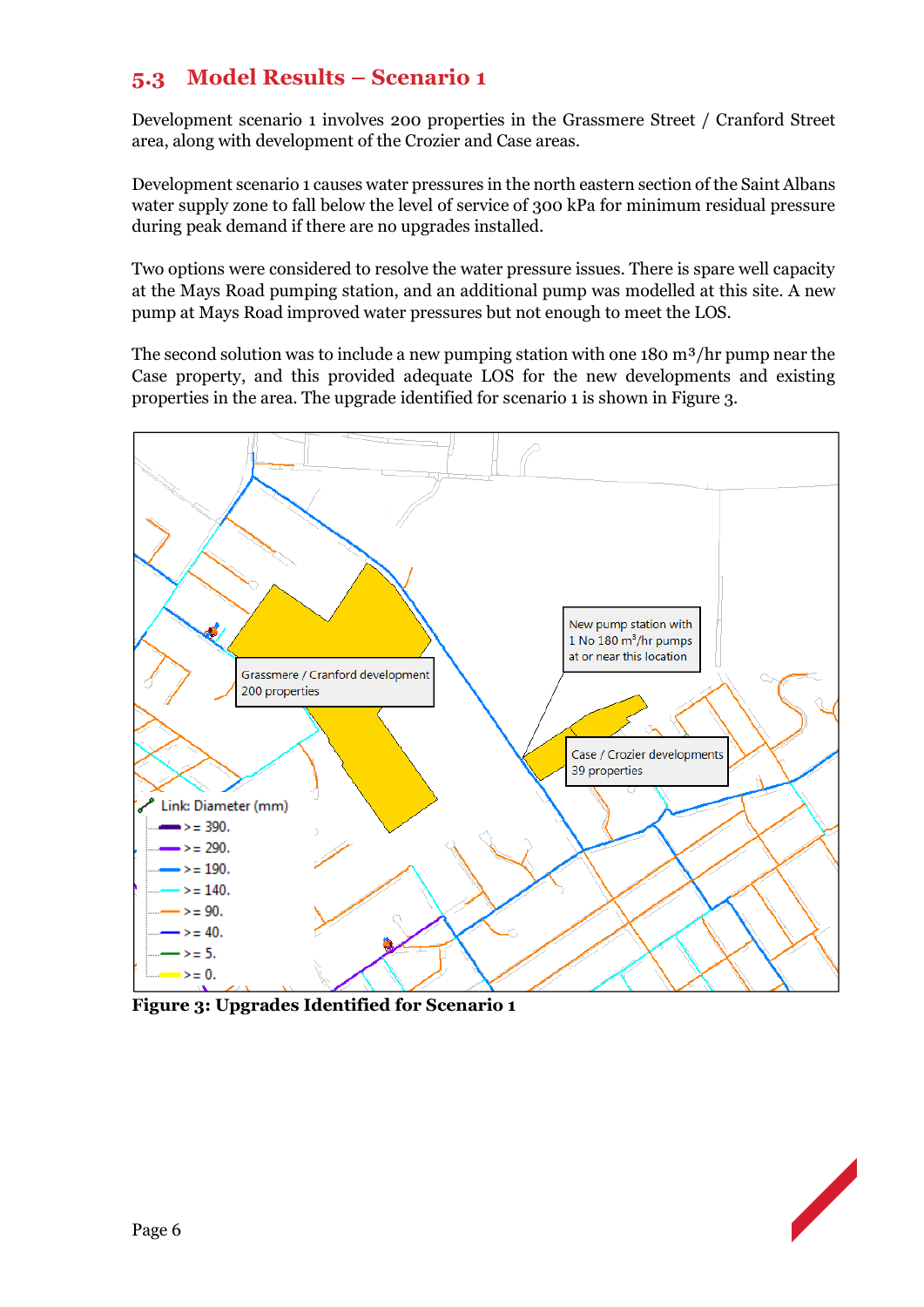#### **5.4 Model Results – Scenario 2**

Development scenario 2 involves 750 properties in the Grassmere Street / Cranford Street area, along with the development of the Crozier and Case areas.

Development scenario 2 causes pumps to be running substantially beyond their normal operating points, resulting in low pressures across the zone, and pressures of less than 100 kPa along Cranford Street.

The water balance assessment indicated three new 180 m<sup>3</sup>/hr pumps would be required to service the proposed development. Adding the three new pumps to the model did not fully resolve the pressure issues in the area, and an upgrade of 340 m of DN200 pipe along Main North Road from the Grassmere pump station to the Cranford Road intersection was also required.

The combination of a significant new pump station and pipe upgrade along Main North Road provided adequate LOS for the new developments and existing properties in the area. The upgrades identified for scenario 1 are shown in Figure 4, with the proposed pipe upgrade shown in red.



**Figure 4: Upgrades Identified for Scenario 2** 

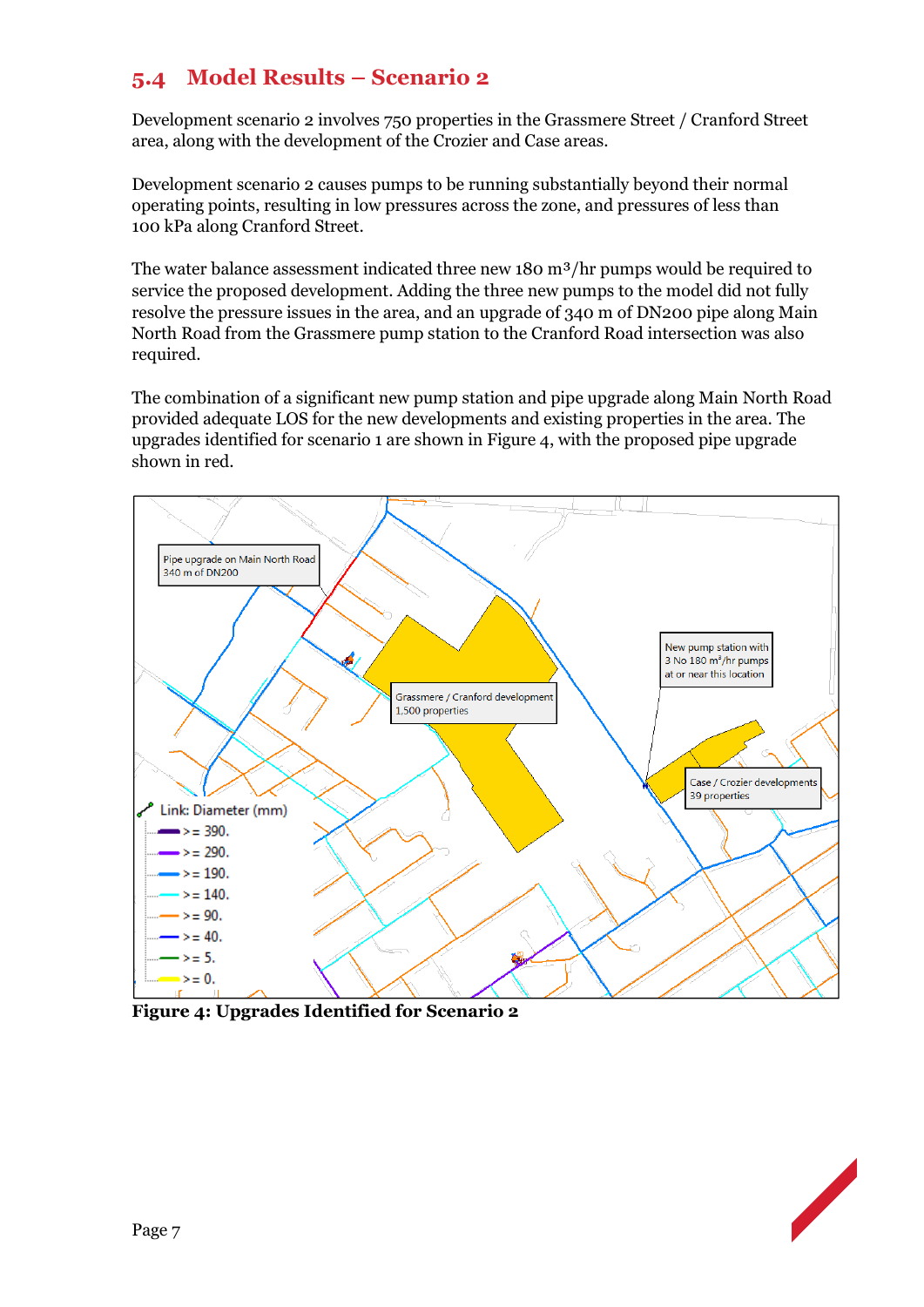### **5.5 Model Results – Scenario 3**

Development scenario 3 involves 1,500 properties in the Grassmere Street / Cranford Street area, along with the development of the Crozier and Case areas.

Development scenario 3 causes pumps to be running substantially beyond their normal operating points, resulting in low pressures across the zone, and negative pressures in the model. Negative pressures could not occur in reality (as no demand would be possible from properties with negative pressure), and this result indicates an inability to supply all properties in the area without increasing source capacity.

The water balance assessment indicated four new  $180 \text{ m}^3/\text{hr}$  pumps would be required to service the proposed development. Adding the three new pumps to the model did not fully resolve the pressure issues in the area, and an upgrade of 440 m of DN200 pipe along Main North Road from the Grassmere pump station to the Cranford Road intersection, and also from the Grassmere pump station south-west to the end of the existing DN200, was required.

The combination of a significant new pump station and pipe upgrade along Main North Road provided adequate LOS for the new developments and existing properties in the area. The upgrades identified for scenario 1 are shown in Figure 5.



**Figure 5: Upgrades Identified for Scenario 3**